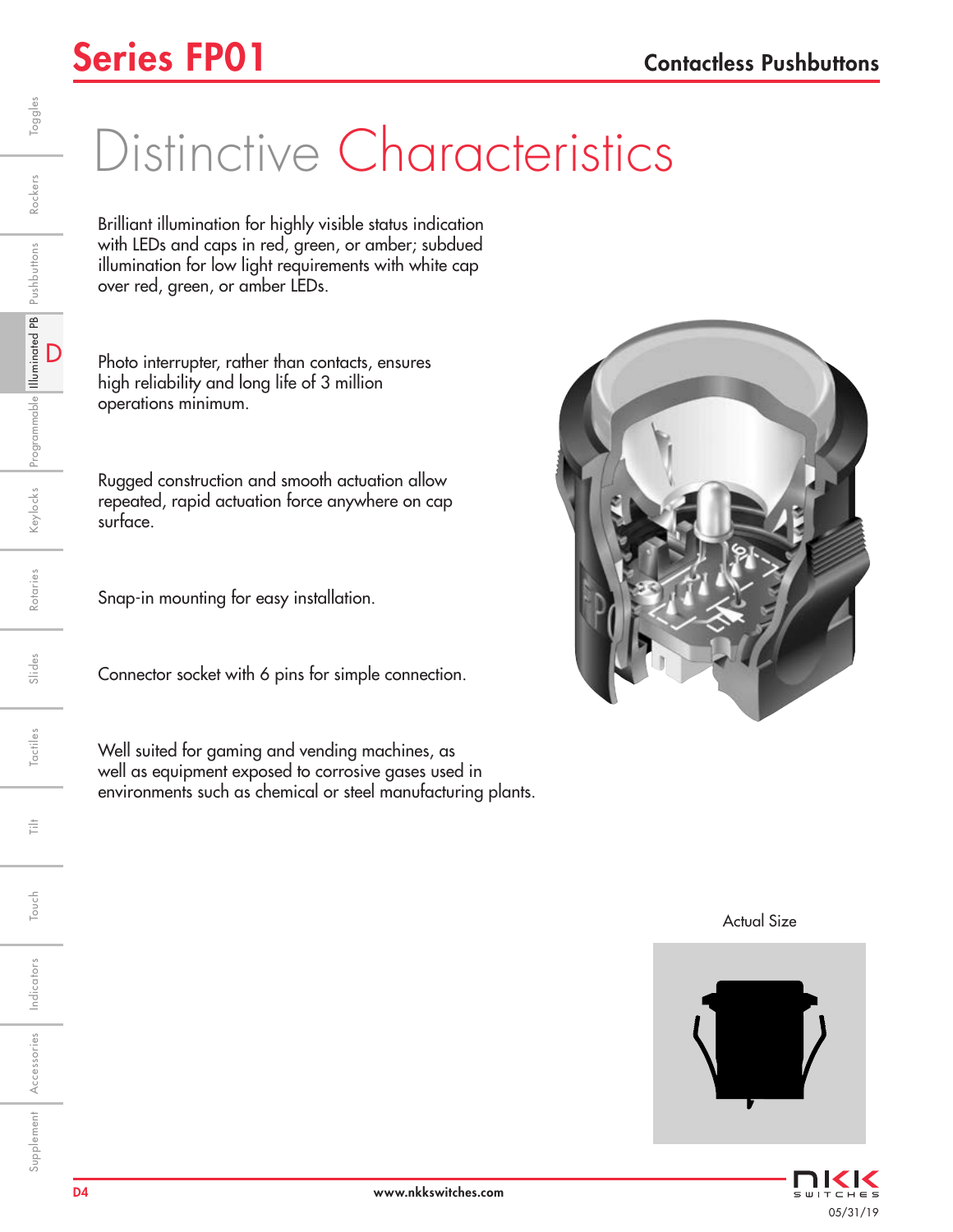### Contactless Pushbuttons **Series FP01**



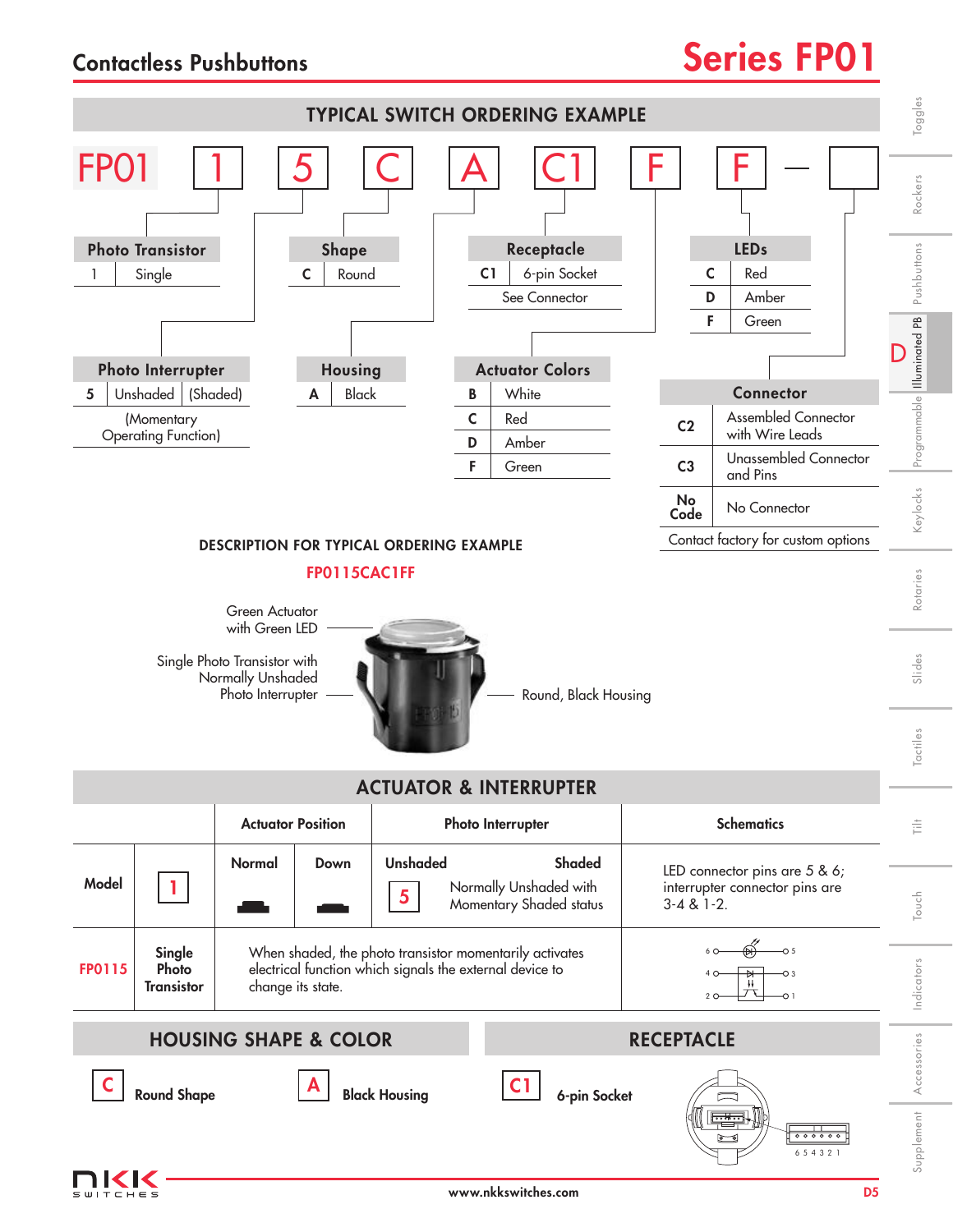

|                | <b>SWITCH SPECIFICATIONS</b>                                                                                                                               |                                              |                                                                                       |                                              |                                                      |                   |  |
|----------------|------------------------------------------------------------------------------------------------------------------------------------------------------------|----------------------------------------------|---------------------------------------------------------------------------------------|----------------------------------------------|------------------------------------------------------|-------------------|--|
| Toggles        |                                                                                                                                                            |                                              | <b>Actuator Up</b>                                                                    |                                              | <b>Actuator Down</b>                                 |                   |  |
|                | <b>Status of Photo Interrupter:</b>                                                                                                                        | Unshaded                                     |                                                                                       |                                              | Shaded                                               |                   |  |
| Rockers        | Collector Current I <sub>c</sub> :                                                                                                                         |                                              | 0.8mA minimum                                                                         |                                              | 10µA maximum                                         |                   |  |
|                | <b>Status of Photo Transistor:</b>                                                                                                                         | On                                           |                                                                                       | Off                                          |                                                      |                   |  |
| Pushbuttons    | <b>Output Condition of Photo Transistor:</b>                                                                                                               |                                              | $I_{F} = 20 \text{mA}$ & $V_{CE} = 5V$                                                |                                              |                                                      |                   |  |
|                | <b>MECHANICAL SPECIFICATIONS</b>                                                                                                                           |                                              |                                                                                       |                                              |                                                      |                   |  |
|                |                                                                                                                                                            | <b>Total Travel:</b>                         | .079" (2.0mm)                                                                         |                                              |                                                      |                   |  |
| Illuminated PB | <b>Operating Force:</b>                                                                                                                                    |                                              | 0.75 N(.169 lbf)                                                                      |                                              |                                                      |                   |  |
|                | <b>Mechanical Life:</b>                                                                                                                                    |                                              | 3,000,000 operations minimum                                                          |                                              |                                                      |                   |  |
|                | <b>Operating Temperature Range:</b>                                                                                                                        |                                              | $-25^{\circ}$ C through +50 $^{\circ}$ C (-13 $^{\circ}$ F through +122 $^{\circ}$ F) |                                              |                                                      |                   |  |
| Programmable   | <b>MATERIALS</b>                                                                                                                                           |                                              |                                                                                       |                                              |                                                      |                   |  |
|                | <b>Actuator:</b>                                                                                                                                           | Polyacetal<br>Housing:                       | Polyamide                                                                             |                                              |                                                      |                   |  |
|                | PHOTO INTERRUPTER SPECIFICATIONS<br>(Temperature @ 25°C)                                                                                                   |                                              |                                                                                       |                                              |                                                      |                   |  |
| Keylocks       | <b>Electrical &amp; Optical Characteristics</b>                                                                                                            | <b>Typical</b>                               | Maximum                                                                               | Condition                                    |                                                      |                   |  |
|                | Input                                                                                                                                                      |                                              |                                                                                       |                                              |                                                      |                   |  |
| Rotaries       | Forward Voltage V <sub>F</sub> :                                                                                                                           | 1.3V                                         | 1.6V                                                                                  | $IF = 50mA$                                  |                                                      |                   |  |
|                | Reverse Current I <sub>p</sub> :                                                                                                                           |                                              | 10 <sub>µ</sub> A                                                                     | $F_R = 5V$                                   |                                                      |                   |  |
|                | <b>Transmission</b>                                                                                                                                        |                                              |                                                                                       |                                              |                                                      |                   |  |
|                | Collector-Emitter Saturation Voltage V <sub>CE</sub> sat:                                                                                                  |                                              | 0.4V                                                                                  |                                              | $I_F = 20 \text{ mA}$ & $I_C = 0.1 \text{ mA}$       |                   |  |
| Slides         | <b>Absolute Maximum Ratings</b>                                                                                                                            |                                              |                                                                                       |                                              |                                                      |                   |  |
|                | <b>Output Photo Transistor</b><br><b>Input LED</b>                                                                                                         |                                              |                                                                                       |                                              |                                                      |                   |  |
| Tactiles       | Typical Forward Current I <sub>F</sub> :<br>Collector-Emitter Voltage V <sub>CEO</sub> :<br>30V<br>50 <sub>m</sub> A                                       |                                              |                                                                                       |                                              |                                                      |                   |  |
|                | Emitter-Collector Voltage V <sub>ECO</sub> :<br>Reverse Voltage V <sub>p</sub> :<br>5V<br>4.5V                                                             |                                              |                                                                                       |                                              |                                                      |                   |  |
|                | Power Dissipation P <sub>n</sub> :<br>80mW                                                                                                                 |                                              |                                                                                       | Collector Current I <sub>c</sub> :           |                                                      | 30 <sub>m</sub> A |  |
|                |                                                                                                                                                            |                                              |                                                                                       | <b>Collector Dissipation P<sub>c</sub></b> : |                                                      | 80mW              |  |
|                | <b>Circuit Design Considerations</b>                                                                                                                       | $Vcc = 5V$                                   |                                                                                       |                                              |                                                      |                   |  |
|                |                                                                                                                                                            |                                              | 180                                                                                   |                                              |                                                      |                   |  |
| 言              | Output of the infrared LED in the photo interrupter                                                                                                        |                                              | l Rl<br>-OVout                                                                        |                                              |                                                      |                   |  |
|                | decreases approximately 50% after 100,000 hours.                                                                                                           |                                              | 2<br>3                                                                                |                                              |                                                      |                   |  |
|                | Recommended load resistance (RL) is 40k ~ 120kΩ<br>for the illustrated circuit.                                                                            | <b>Threshold Voltage</b><br><b>VHI: 3.8V</b> |                                                                                       |                                              |                                                      |                   |  |
| Touch          |                                                                                                                                                            | <b>VLO: 1.0V</b>                             | <b>GND</b>                                                                            |                                              |                                                      |                   |  |
|                |                                                                                                                                                            | LED COLORS & SPECIFICATIONS                  |                                                                                       |                                              |                                                      |                   |  |
|                | LEDs are an integral<br>Anode                                                                                                                              | Single Element LED                           |                                                                                       | $\mathsf{C}$                                 | D                                                    | F                 |  |
| Indicators     | part of the switch and<br>not available separately.<br>$E \neq$                                                                                            |                                              | Color                                                                                 | Red                                          | Amber                                                | Green             |  |
|                | The electrical speci-<br>Cathode                                                                                                                           | Maximum Forward Current                      | $I_{FM}$                                                                              | 30 <sub>m</sub> A                            | 25mA                                                 | 30 <sub>m</sub> A |  |
|                | fications shown are<br>determined at a basic                                                                                                               | <b>Typical Forward Current</b>               | $I_{F}$                                                                               | 20 <sub>m</sub> A                            | 20 <sub>m</sub> A                                    | 20 <sub>m</sub> A |  |
|                | temperature of 25°C.<br>$R =$                                                                                                                              | Forward Voltage                              | $V_F$                                                                                 | 1.85V                                        | 2.0V                                                 | 2.1V              |  |
| Accessories    | If the source voltage<br>Where: $R =$ Resistor Value (Ohms)                                                                                                | Maximum Reverse Voltage                      | $\mathsf{V}_{\mathsf{RM}}$                                                            | 5V                                           | 5V                                                   | 10V               |  |
| Supplement     | exceeds the rated<br>$E = Source Voltage (V)$<br>voltage, a ballast<br>$V_F$ = Forward Voltage (V)<br>$I_F$ = Forward Current (A)<br>resistor is required. | <b>Current Reduction</b><br>Rate Above 25°C  | $\Delta I_{F}$                                                                        | 0.38mA<br>$/$ °C                             | 0.28mA<br>$/$ °C<br>$-25^{\circ} \sim +50^{\circ}$ C | 0.40mA<br>$/$ °C  |  |

Ambient Temperature Range  $-25^\circ \sim +50^\circ \text{C}$ 

**NKK**  $S$  $U$  $I$  $T$  $C$  $H$ 

e s